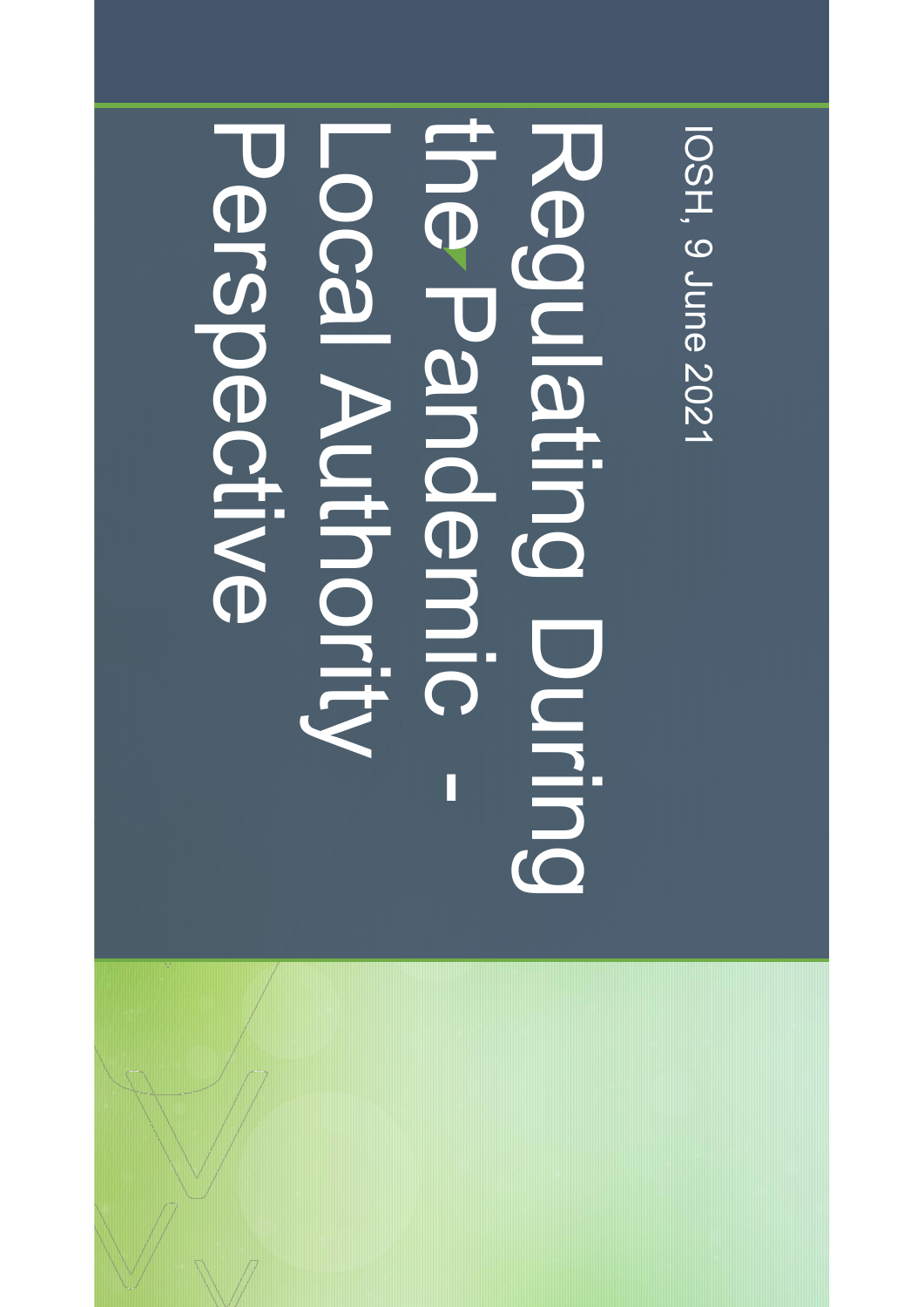

- Engagement with LA stakeholder bodies Engagement with LA stakeholder bodies HELA, PF, PHASS, SoCOEH, REHIS, LGA, WLGA, CIEH, DPPW, SOLACE HELA, PF, PHASS, SoCOEH, REHIS, LGA, WLGA, CIEH, DPPW, SOLACE
- Local level engagement with ELO's Local level engagement with ELO's
- LA representatives on sector working groups LA representatives on sector working groups





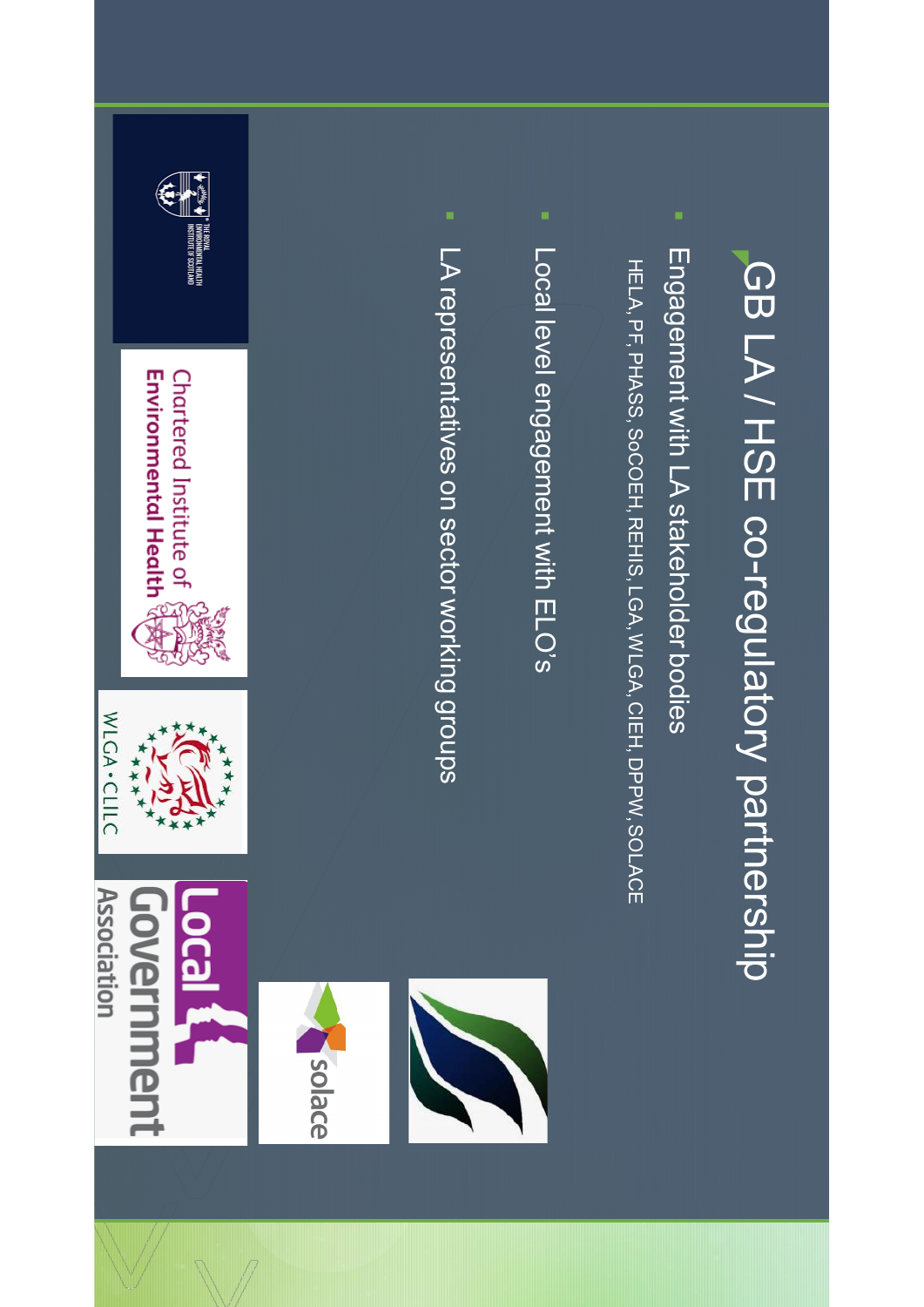#### HELA

- Strategic oversight of the co-regulatory Authorities relationship between HSE and Local Authorities relationship between HSE and Local Strategic oversight of the co-regulatory
- HSE/LA Co-Chaired HSE/ LA Co-Chaired
- Members from LGA, HSE, LA's, BEIS, **REHIS and CIEH** REHIS and CIEH Members from LGA, HSE, LA's, BEIS,
- (Vsually) Meets twice per year (spring and autumn) and autumn) (Usually) Meets twice per year (spring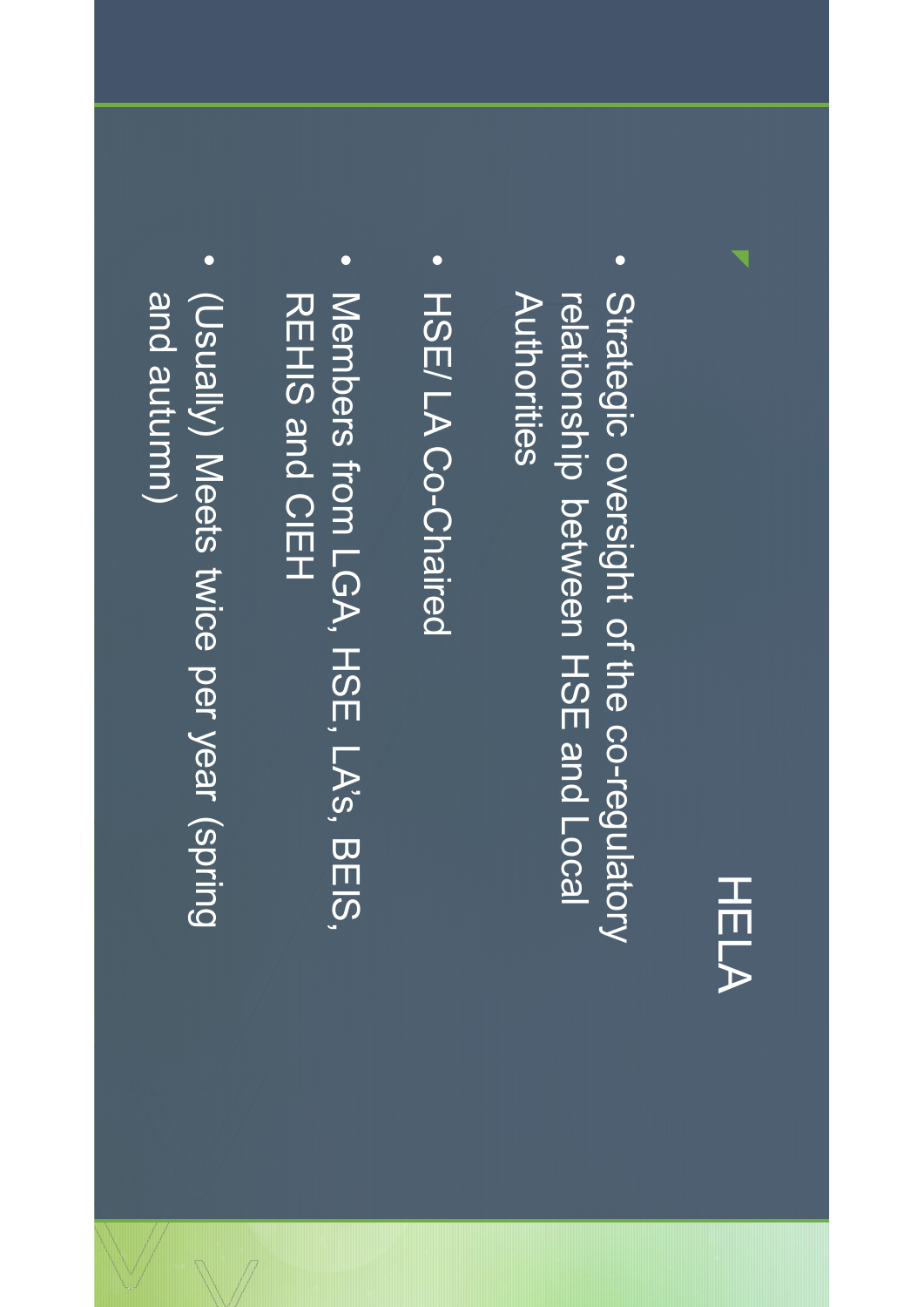### Practitioner's Forum Practitioner's Forum

- and delivery matters LA regulator input to operational policy and delivery matters LA regulator input to operational policy
- · Chaired by LA lead representative Chaired by LA lead representative
- Members from LA liaison groups across CIEH England Scotland and Wales, REHIS and England Scotland and Wales, REHIS and Members from LA liaison groups across
- Meet twice per year after HELA meeting has taken place has taken place Meet twice per year after HELA meeting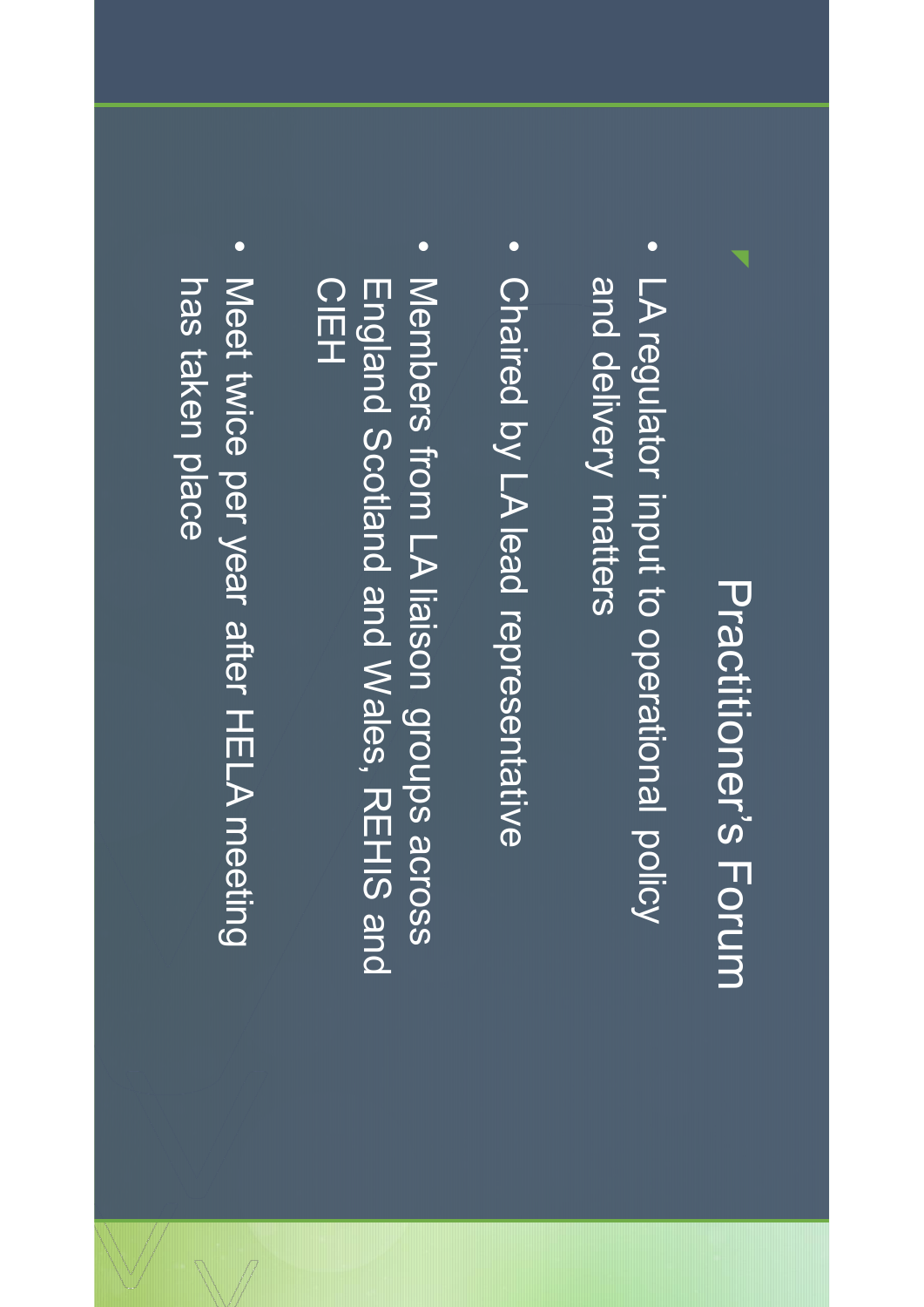## **Pandemic Regulatory Response** Pandemic Regulatory Response

- **Covid19 response was & still is primarily a Public Health one** Covid19 response was & still is primarily a Public Health one
- It does impact workplaces, so also has H&S considerations It does impact workplaces, so also has H&S considerations
- Public Health is a devolved matter Public Health is a devolved matter
- Bodies involved include: NHS Boards; Local Authorities; Central Government; Devolved Administrations and various agencies Government; Devolved Administrations and various agencies Bodies involved include: NHS Boards; Local Authorities; Central
- Local Authorities and Police empowered under various Covid legislation Local Authorities and Police empowered under various Covid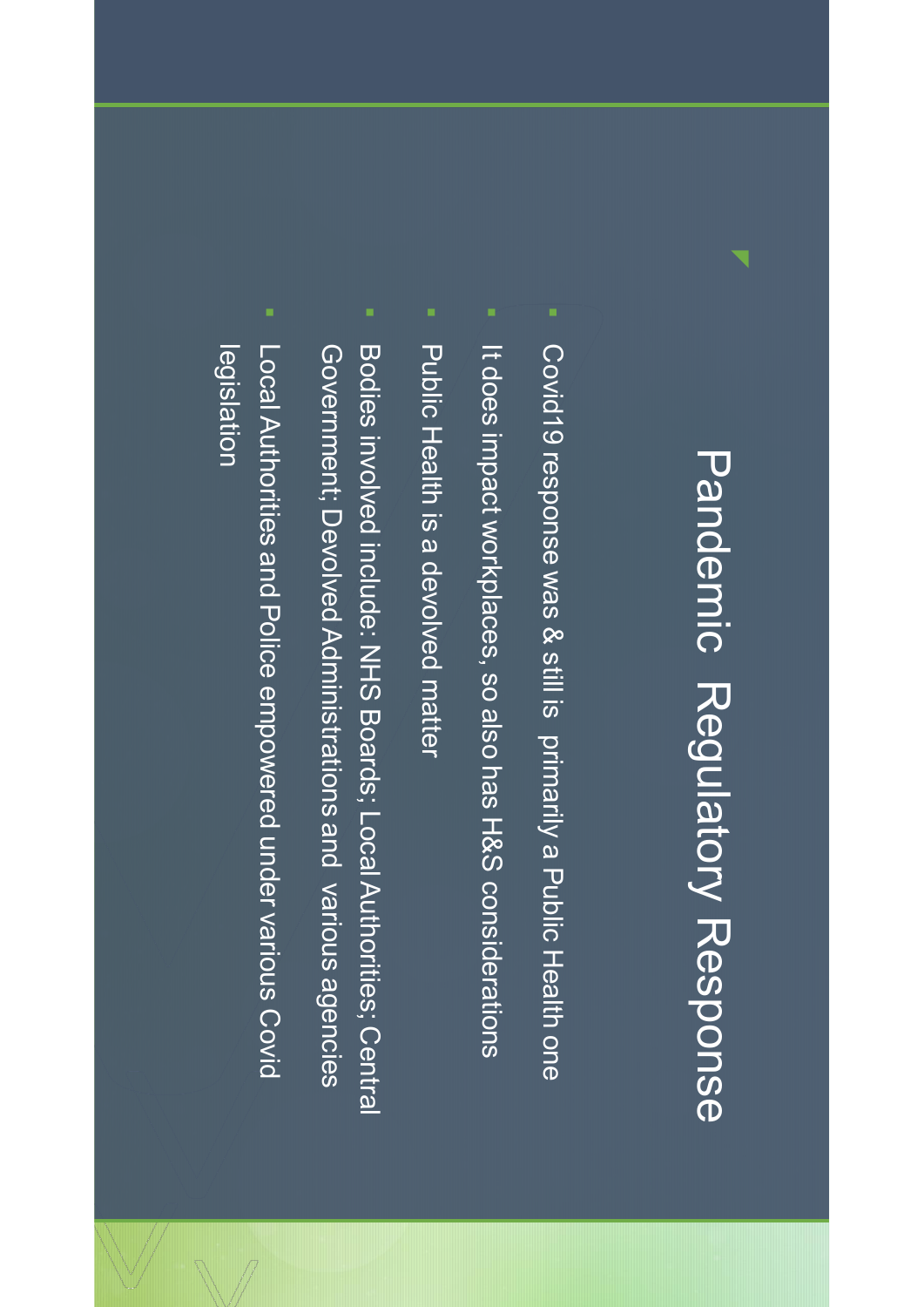#### Core Challenges Core Challenges

▪ The changes have been plentiful, and include changes to: changes to: The changes have been plentiful, and include

z

- Restrictions Restrictions
- Legislation Legislation
- **Guidance** Guidance

They can also vary between the GB Nations They can also vary between the GB Nations

This can lead to uncertainty and confusion, common questions: This can lead to uncertainty and confusion, common

▪

- What am I allowed to do? What am I allowed to do?
- What activities are permitted? And when/where? What activities are permitted? And when/where?

▪

Mhere can I get advice? Where can I get advice?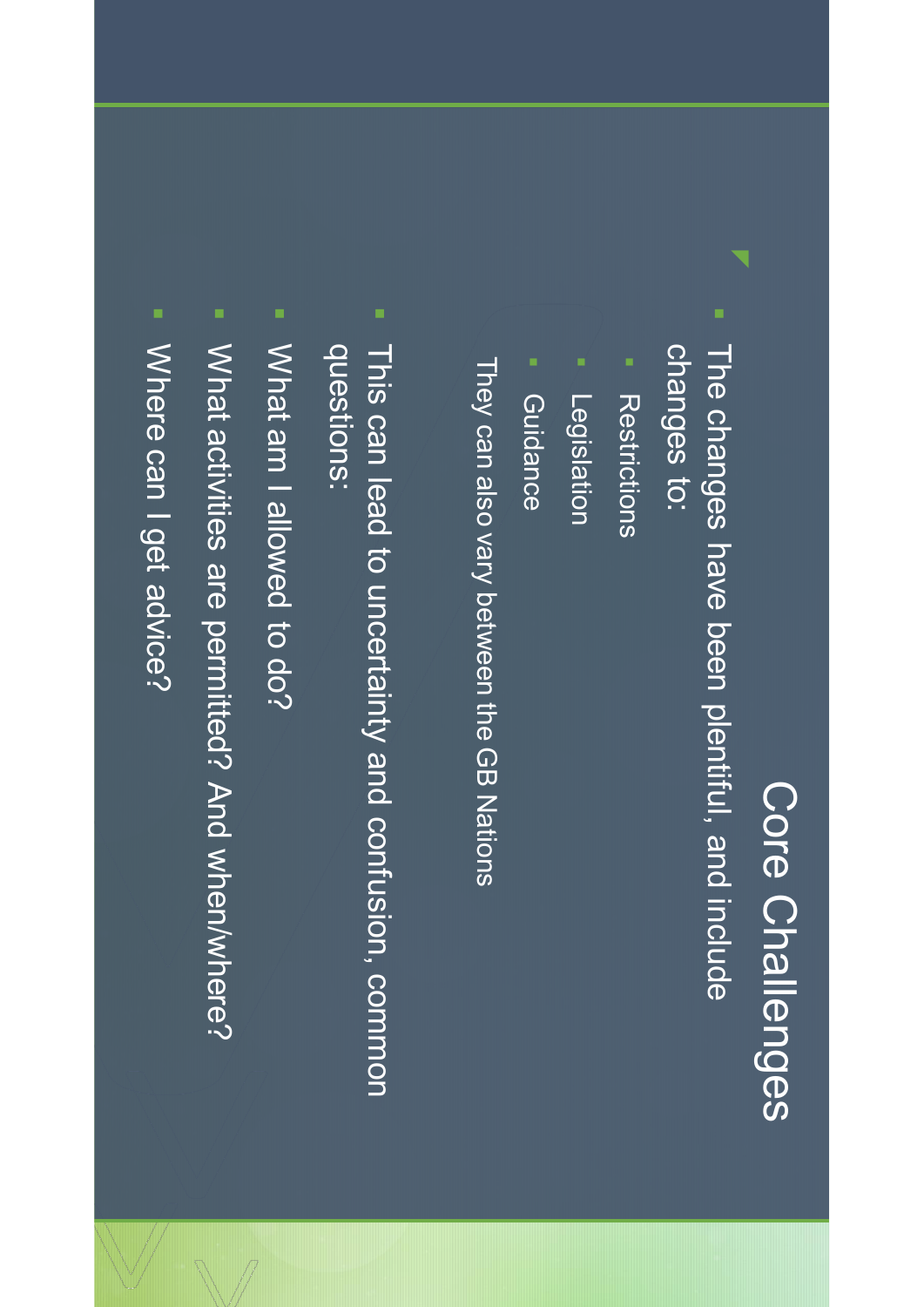#### Core Challenges Core Challenges

z

- **Local Authorities H&S regulatory actives usually sit within the LA** Environmental Health Team. Local Authorities H&S regulatory actives usually sit within the LA Environmental Health Team.
- **During the Pandemic many EH staff were redeployed in different** or were utilised to support wider LA response work roles such as Contact Tracing (Test & Protect / Track & Trace) or were utilised to support wider LA response work roles such as Contact Tracing (Test & Protect / Track & Trace) During the Pandemic many EH staff were redeployed in different
- Competing demands ongoing from the Pandemic and from recovery process as sectors open up recovery process as sectors open upCompeting demands ongoing from the Pandemic and from

▪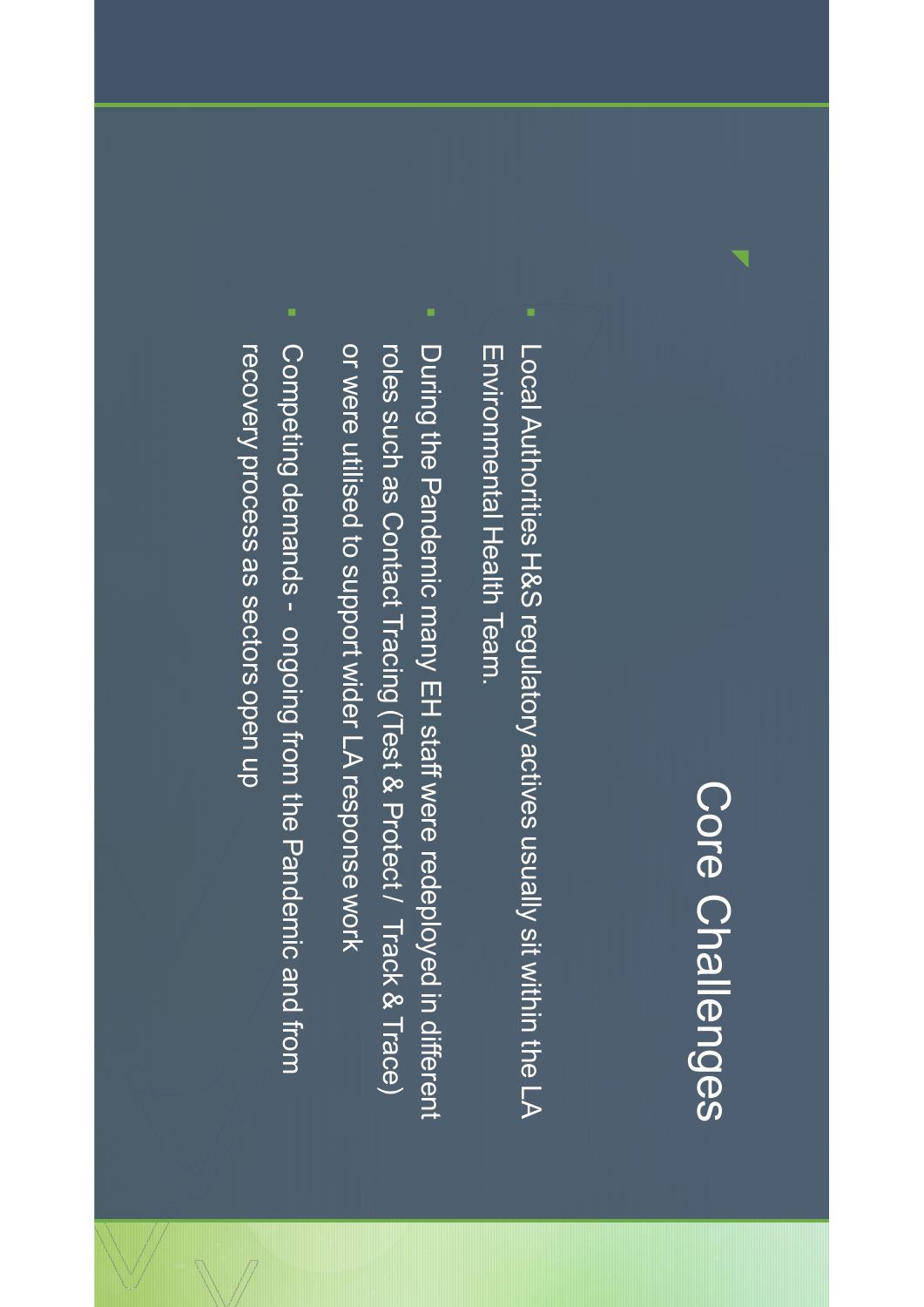#### Reflections on my own experiences Reflections on my own experiences during the Pandemic during the Pandemic

z

- Work in a Local Authority Environmental Health Team Work in a Local Authority Environmental Health Team
- We went almost entirely virtual from March 2020 Lockdown We went almost entirely virtual from March 2020 Lockdown
- Scottish Public Health Response lead via Scottish Government Scottish Public Health Response lead via Scottish Government

▪

▪ LAs & NHS Boards working together for contacting tracing clusters & outbreaks clusters & outbreaks LAs & NHS Boards working together for contacting tracing,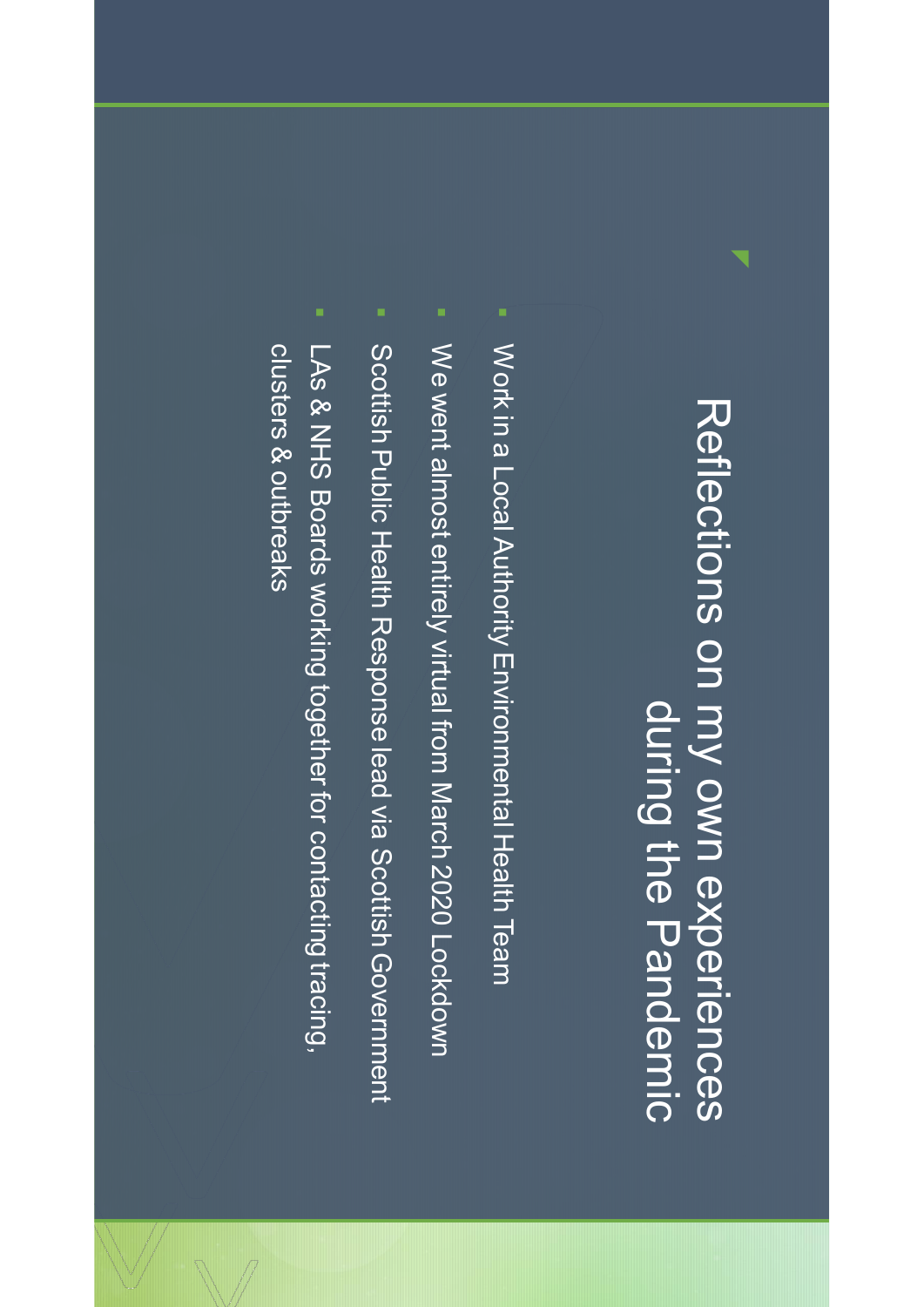#### Environmental Health & Trading Standards Environmental Health & Trading Standards Covid19 Panel Covid19 Panel

z

- Set up includes full panel, sub-panels, related groups and groups and those in our established networks (including PHASS & HASCOG for H&S) representation on various Scottish Government C19 working & HASCOG for H&S) groups and those in our established networks (including PHASS representation on various Scottish Government C19 working Set up includes full panel, sub-panels, related groups and
- Looks at legislation, guidance etc. and liaises with partners Scotland, Health & Safety Executive, Food Standards Scotland, Care Inspectorate and Police Scotland Care Inspectorate and Police Scotland Scotland, Health & Safety Executive, Food Standards Scotland, including for example: Scottish Government, Public Health including for example: Scottish Government, Public Health Looks at legislation, guidance etc. and liaises with partners
- 32 Local Authorities Provides guidance to help ensure consistency across Scotland's 32 Local Authorities Provides guidance to help ensure consistency across Scotland's

▪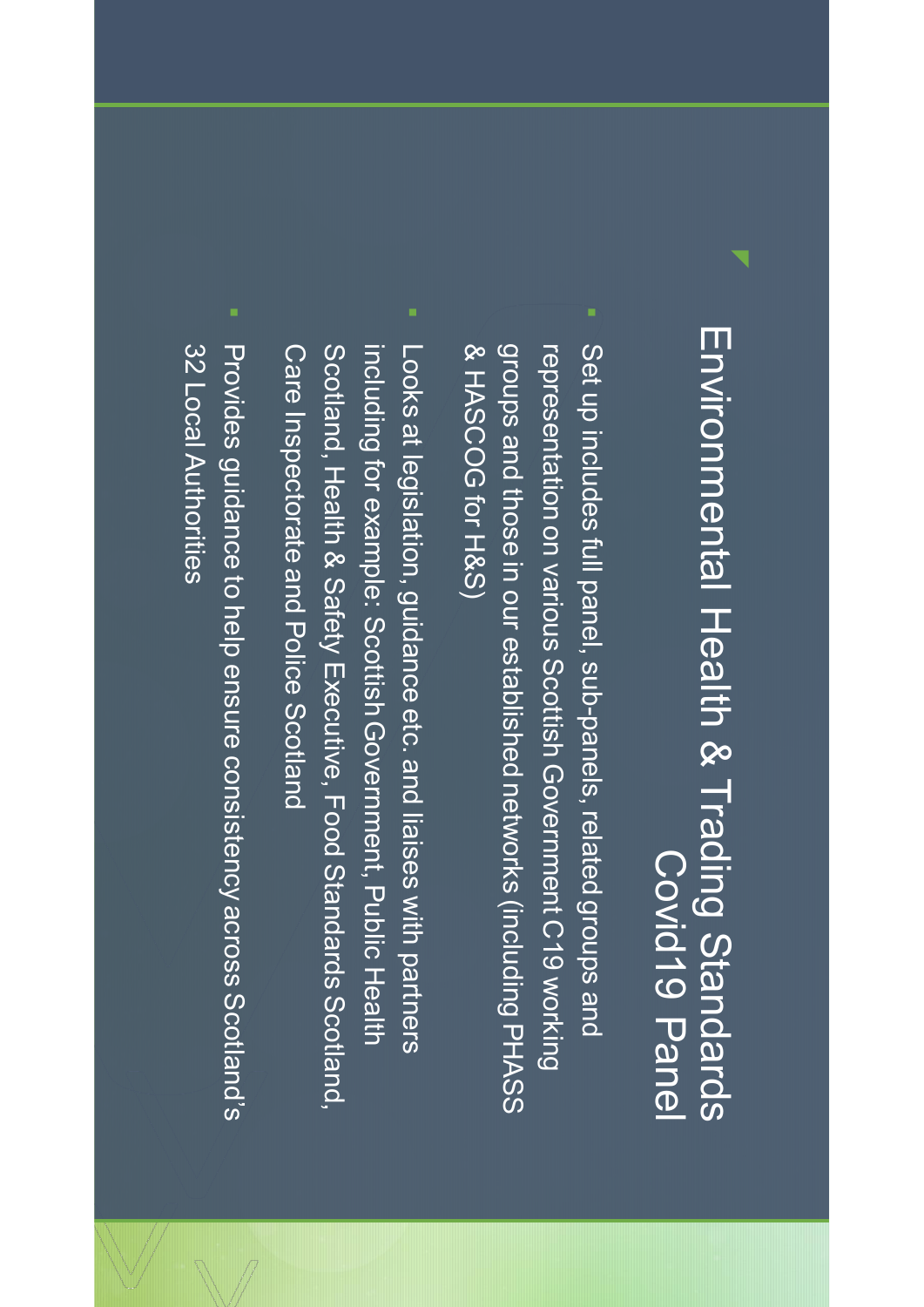# Local Authority Covid Intervention Stats Local Authority Covid Intervention Stats

| Total 26/03/2020-14/05/2021 (Scotland) |                 |
|----------------------------------------|-----------------|
| Advice requests from business          | 18868           |
| Enquiries/complaints about businesses  | 20469           |
| Advice issued following above          | 2803            |
| Complaint substantiated                | 707             |
| Warnings                               | $\overline{22}$ |
| <b>Prohibition notices</b>             | 4               |
|                                        |                 |
| Interventions to businesses            | 36942           |
| Revisits                               | 13559           |
| Warnings issued inc<br>FPNs            | 1346            |
| <b>Prohibition notices</b>             | ස               |
| Directions issued                      | $\vec{0}$       |
|                                        |                 |
| Warnings - to cease trading            | 31              |
| Warnings - social distancing staff     | 26              |
| Warnings - social distancing customers | 29              |
|                                        |                 |
| Social media activity                  | 3426            |